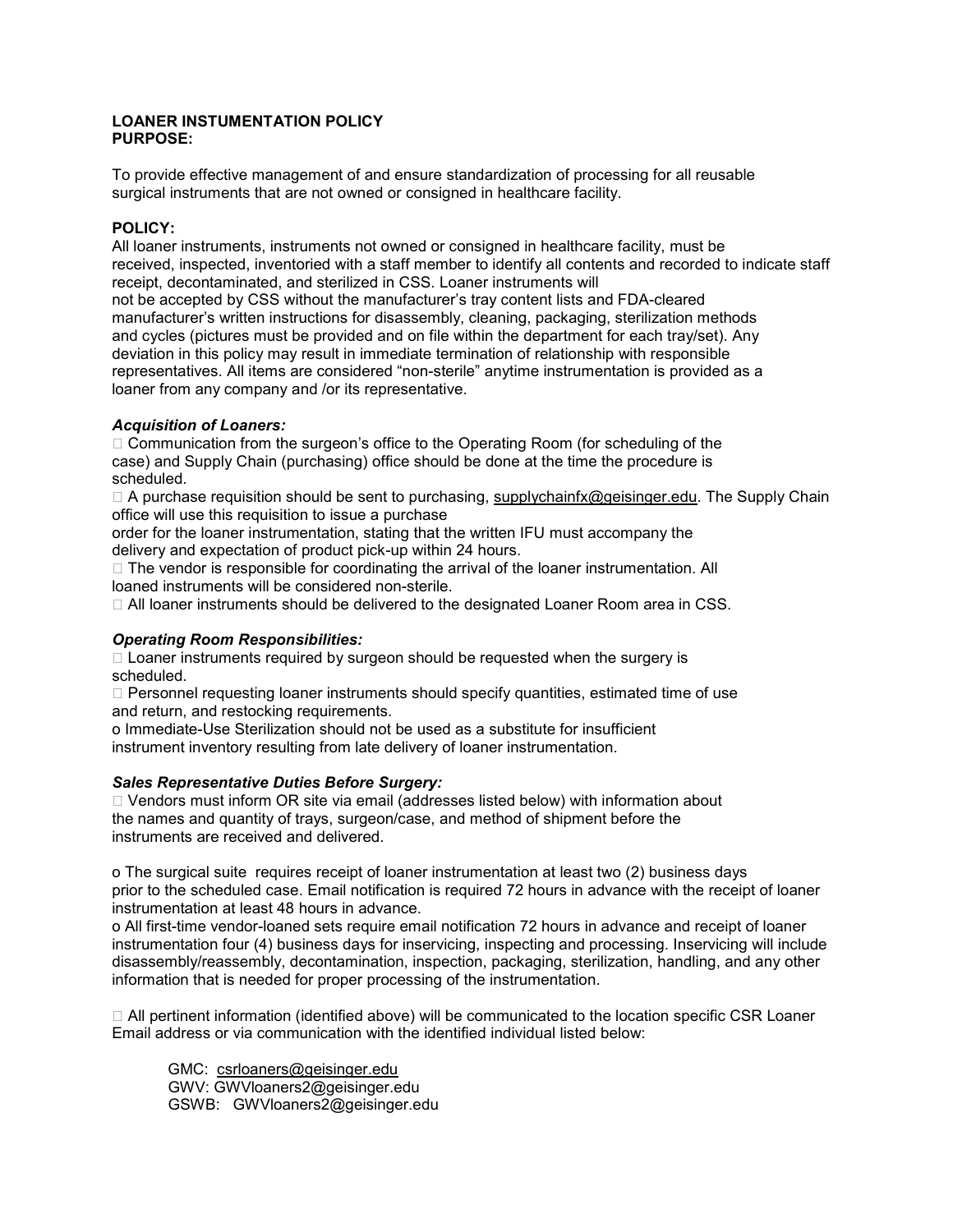# GCMC: [GCMCloaners@geisinger.edu](mailto:GCMCloaners@geisinger.edu)

# **At GLH:**

 $\Box$  This information will be communicated to the GLH O.R. Charge Nurse and/or CSR Supervisor.

# **At GHS:**

□ This information will be communicated to the GHS Specialty Clinical Coordinator and/or CSR Supervisor or designee.

□ Vendors must provide the Manufacturer's Instructions for Use (IFU).

 $\Box$  Provide written inventory of all items and verify the inventory of any missing stock (to be noted with a CSS staff member upon receipt of the instrumentation).

 $\Box$  Ensure all loaner items are delivered in sufficient time for CSS to decontaminate, inspect, assemble, sterilize, perform biological testing for implants and allow adequate time for final results and quarantine.

 $\Box$  In the designated Loaner Room in CSS, loaner instrumentation will be recorded on a Loaner Check-In Form. Documentation will include, but not be limited to:

o Manufacturer Name

o Date delivered

o Time delivered

Vendor Contact information

Weight of Provided Tray and Contents

o Case date

o Physician name

o Tray names and quantities, and if any trays include implants

 $\Box$  The weight of a tray is not to exceed the maximum 25-pound weight allowance determined by current ANSI/AAMI ST79.

 $\Box$  If the vendor and/or CSS need to reconfigure the tray contents for any reason, proper validation and documentation must be supplied to make this change by the device manufacturer.

 $\Box$  A Loaner Tag with a label (name and number of tray, date and time of surgery, and surgeon's name) will be attached to every tray.

 $\Box$  When a loaner set is received, all moving parts, tips, box locks, ratchets, screws, and cutting edges should be examined for defects and proper working order.

□ When all trays have been logged in and tagged they will be transported to the decontamination area for processing.

# *Sales Representative Duties Post-Surgery:*

 missing, a CSR Lead / Supervisor must be notified prior to the loaner tray leaving the facility to investigate □ Sign the inventory sheet confirming all contents are present when sales representative or other company representative picks up the tray(s). If exception is noted and contents are suspected to be the situation. Once the tray has left the facility, CSS will be unable to reimburse for any missing instrumentation.

 must be arranged prior to the loaner trays original arrival at the facility.  $\Box$  Remove all loaner instrumentation from the facility (CSS) within 24 hours after use. Exception to this

 storage facility. The responsible vendor will need to make arrangements with the o Any instrumentation not removed within this time may be shipped to an offsite storage facility to retrieve the trays.

# *Central Sterile Supply Duties:*

 $\Box$  When working with loaner trays at any time, CSS staff must be aware and use the proper personal protective equipment (PPE) at all times during this process.

□ Loaner inventory sheet information must be reviewed before processing any instrumentation.

 All loaner instrumentation will be sent to the CSS decontamination area immediately following the procedure to be processed according the Manufacturer's Instructions for